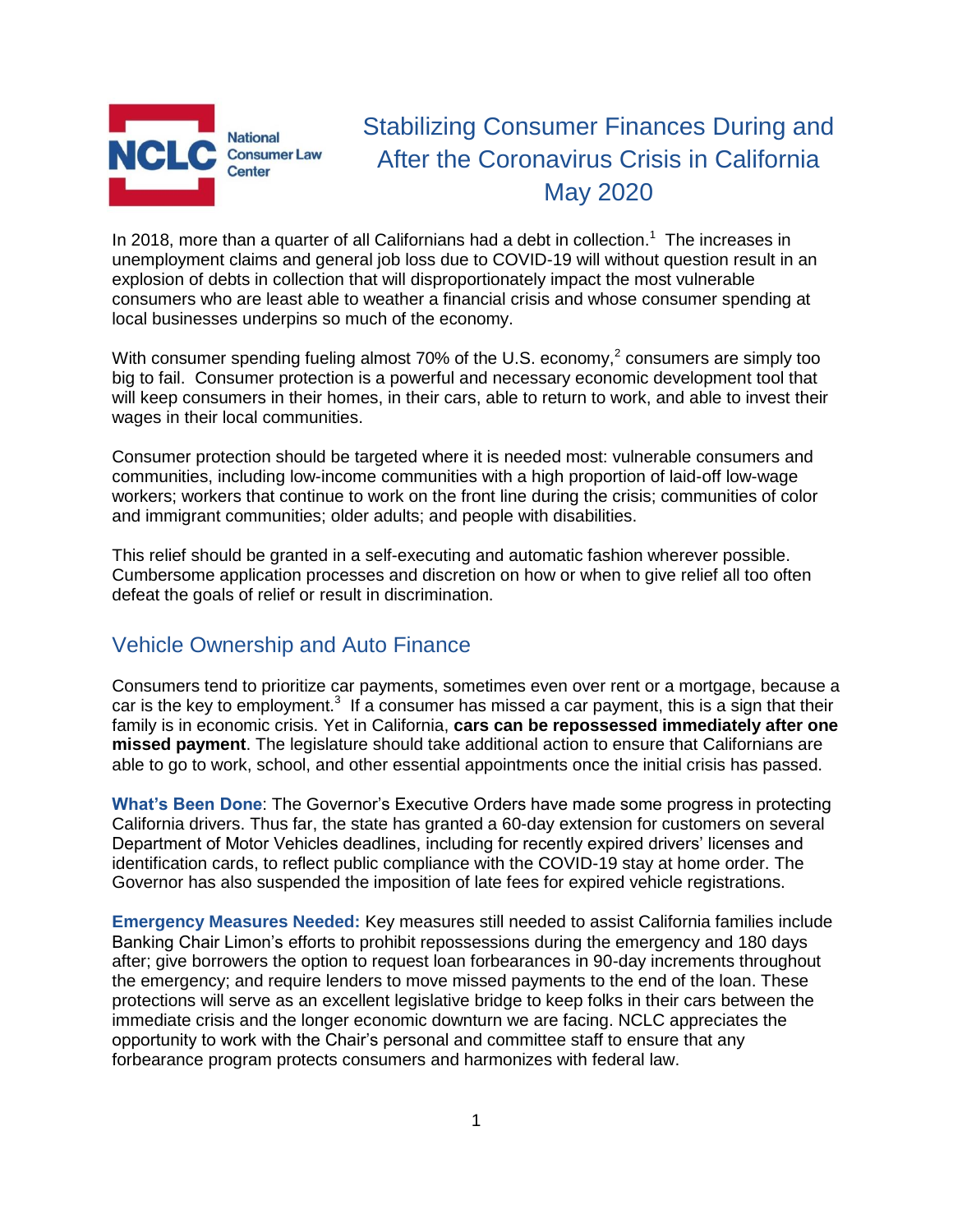# Credit Reporting

The current crisis will damage the credit reports of tens of millions of consumers, and lower credit scores will impede Californians' ability to get affordable credit, jobs, and housing. The federal response to this looming credit reporting calamity has been weak, and states must step in to help their residents.

**What's Been Done:** The federal [CARES Act's credit reporting provisions](https://www.nclc.org/images/pdf/special_projects/covid-19/IB_Protecting_Credit_Reports_Covid.pdf) are inadequate to assist consumers. California has not yet implemented credit report reforms, but there are opportunities to protect consumer credit reports both during the emergency and during the longer term economic slowdown ahead.

**Emergency Measures Needed:** Consumers should be allowed to plac[e](http://bit.ly/brief-covid-19-state-credit-reporting) ["COVID-19](http://bit.ly/brief-covid-19-state-credit-reporting) [alerts"](http://bit.ly/brief-covid-19-state-credit-reporting) [on](http://bit.ly/brief-covid-19-state-credit-reporting)  [their credit reports; for these consumers, credit scoring models should be prohibited from taking](http://bit.ly/brief-covid-19-state-credit-reporting)  [negative COVID-19 related information into account.](http://bit.ly/brief-covid-19-state-credit-reporting) Further, states should forbid lenders, employers, landlords, insurers, and other users of credit reports from considering negative COVID-19-related information in their decision making.

**Long-Term Reforms to Bolster Families and the Economy:** As the economic recovery may take a long time, most if not all of the negative information that will be added to consumer credit reports over the next several years will ultimately have its roots in the COVID-19 crisis. As such, California should strengthen its protections against using credit information in hiring decisions, forbid credit information from being used by landlords, and regulate the use of specialized tenant screening reports that can prevent consumers from obtaining new housing.

## High-Cost Loans

At the best of times, payday lenders take advantage of vulnerable consumers desperate to keep a car running, or food on the table, with up to 460% interest loans.<sup>4</sup> These are not the best of times, and the pool of desperate consumers for payday sharks to prey on has increased dramatically. Consumers need protection from usurious interest rates during the immediate COVID-19 crisis and the economic downturn that Californians may be living with for years to come.

**What's Been Done:** While no specific COVID-19 emergency measures have been passed, California made important progress in 2019 in stopping predatory lending by enacting AB 539 (Limon), which capped interest rates on loans from \$2,500 to \$10,000. But payday loans remain legal in California and the crisis may make interest rates on other loans unaffordable even if the rates are under 36%.

**Emergency Measures Needed:** California should further limit interest rates and be vigilant in protecting consumers. Advocates have asked Governor Newsom for additional consumer protections with respect to loans below \$2,500 until the state of emergency is lifted or for a minimum of 120 days (whichever is longer). During this crisis, among other things, interest rates on small dollar loans should be capped at 15% and balloon payments at the end of loans should be prohibited. The legislature could also, of course, enact this emergency protection.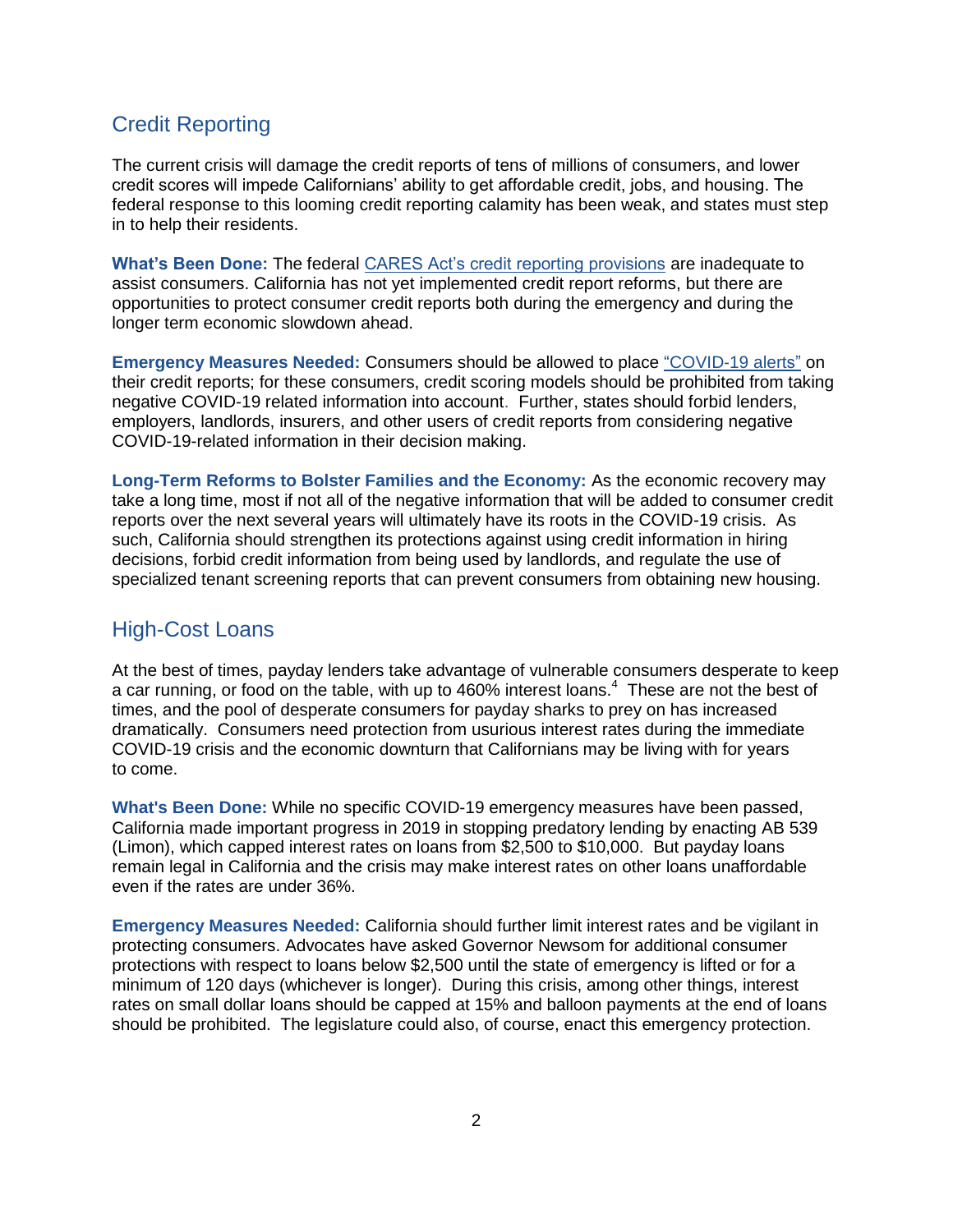**Long-Term Reforms to Bolster Families and the Economy:** California should eliminate tripledigit payday loans and cap interest rates on small loans at 36%. California also should [stop](https://www.nclc.org/issues/high-cost-small-loans/rent-a-bank-loan-watch-list.html)  [high-cost lenders](https://www.nclc.org/issues/high-cost-small-loans/rent-a-bank-loan-watch-list.html) from evading California's interest rate caps by laundering their loans through out-of-state banks. The proposal to enchance the Department of Business Oversight and turn it into the Department of Financial Protection and Innovation will help protect Californians from predatory lenders and help further other goals in this issue brief.

# Criminal Justice Debt

Criminal justice debt is disproportionately borne by low-wage workers and people of color populations especially vulnerable to financial devastation caused by the pandemic. Many will lose jobs and be unable to pay criminal justice debts through no fault of their own. States must act so that inability to pay does not trap families in poverty or entangle them in the criminal justice system--especially at a time when outbreaks are spreading through jails and prisons. As unemployment rates rise and the economy continues downwards, people will be increasingly unable to pay criminal justice-related fines and fees—let alone food, healthcare and other basic necessities—through no fault of their own.

**What's Been Done:** California has taken several important emergency steps during the COVID-19 crisis, including suspending the collection of criminal justice debt and most other government-owed debts via wage garnishments, bank levies, and tax intercepts and providing (limited) free phone calls to people who are incarcerated. In order to keep criminal justice debt from pushing families into poverty during the coming economic crisis, more needs to be done.

**Emergency Measures Needed:** Key legislative actions should include [suspending all fines,](https://nam01.safelinks.protection.outlook.com/?url=https%3A%2F%2Fwww.nclc.org%2Fimages%2Fpdf%2Fspecial_projects%2Fcovid-19%2FIB_Coronavirus_and_Criminal_Justice_Debt.pdf&data=01%7C01%7C%7C29e2f3830da742a6190908d7fd2ca377%7Ca5294653d816497c9e00a21fa49baeaf%7C0&sdata=NpEM%2F%2B2Ln5LrmmZRuRx7Xa9OjZT2ynGzVib%2FaDe%2BorQ%3D&reserved=0)  [fees, and criminal justice debt collection and enforcement at both the state and county level](hhttps://www.nclc.org/images/pdf/special_projects/covid-19/IB_Coronavirus_and_Criminal_Justice_Debt.pdf) [and](hhttps://www.nclc.org/images/pdf/special_projects/covid-19/IB_Coronavirus_and_Criminal_Justice_Debt.pdf)  [ensuring that additional debts are not imposed on people during the crisis.](https://nam01.safelinks.protection.outlook.com/?url=https%3A%2F%2Fwww.nclc.org%2Fimages%2Fpdf%2Fspecial_projects%2Fcovid-19%2FIB_Coronavirus_and_Criminal_Justice_Debt.pdf&data=01%7C01%7C%7C29e2f3830da742a6190908d7fd2ca377%7Ca5294653d816497c9e00a21fa49baeaf%7C0&sdata=NpEM%2F%2B2Ln5LrmmZRuRx7Xa9OjZT2ynGzVib%2FaDe%2BorQ%3D&reserved=0) Additionally, all private collection agencies contracted by the judicial court system and state entities should be prohibited from moving forward with calls for collection and the garnishment of wages.

**Long-Term Reforms to Bolster Families and the Economy:** As a general matter, fees should be eliminated entirely; these are regressive taxes imposed on people least able to pay. California took important action by prohibiting counties from imposing juvenile fees in 2018 when SB 190 went into effect; the state should now take additional steps by passing SB 1290 and eliminating previously imposed juvenile debt, and by prohibiting fees throughout the criminal legal system, such as by passing SB 144. Ending government reliance on fees is especially important now in light of the risk that cash-strapped counties may otherwise feel pressure to raise revenues on the backs of poor and already marginalized families. Punitive fines, if used at all, should be structured so that they are proportional and do not impoverish families or make it harder for people with criminal records to get back on their feet. There are a variety of state and court led reforms detailed in NCLC's [What States Can Do: Criminal Justice Debt](https://www.nclc.org/issues/fs-criminal-justice-debt.html) issue brief, ranging from creating affordable payment plans to ensuring that courts and law enforcement are funded through general revenues and not fines and fees. These steps can help protect Californians from being pushed into poverty by criminal justice debt.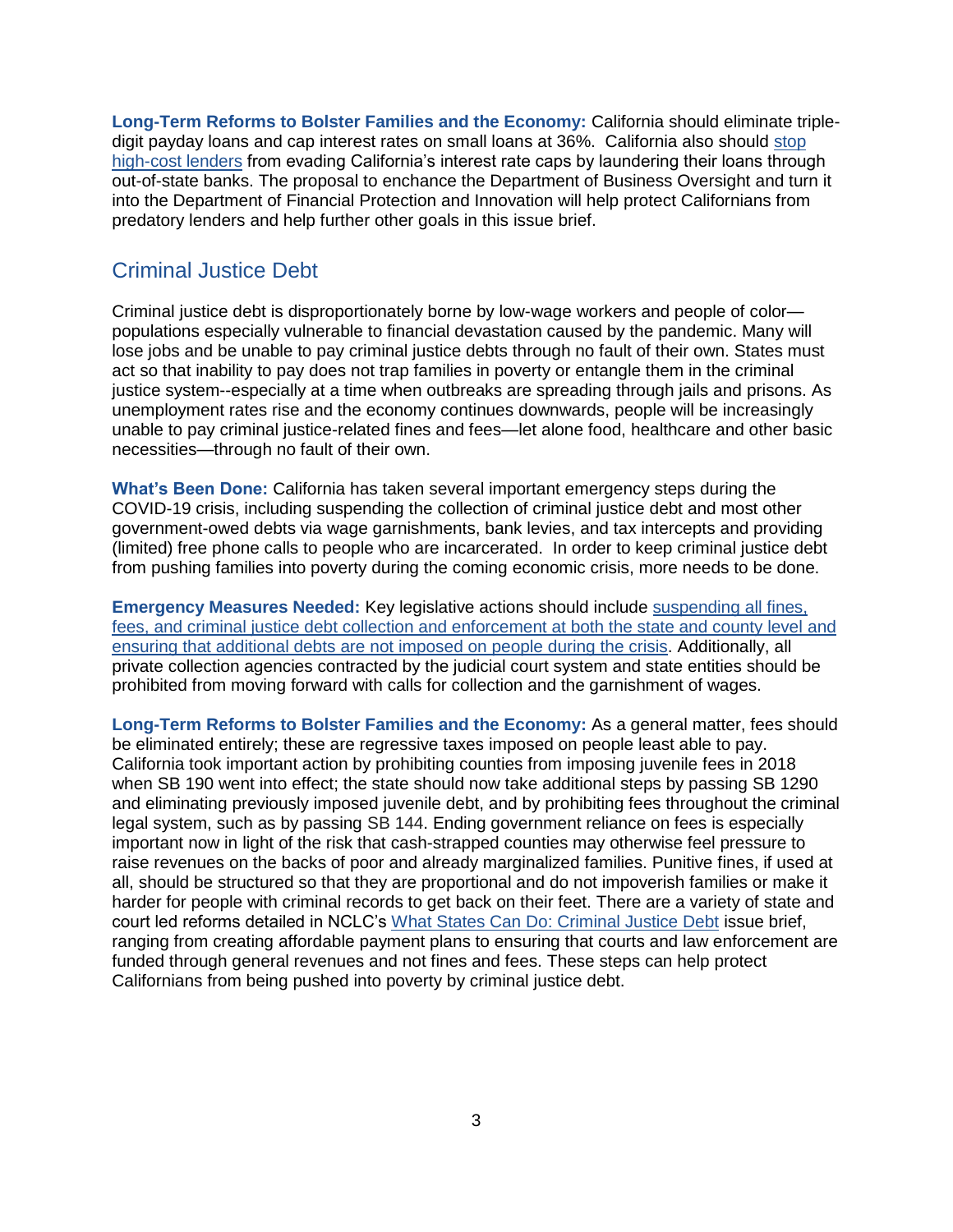### Medical Debt

Appropriate testing, treatment and an eventual vaccine are key to ending the COVID-19 crisis. Many Californians who do not qualify for Medi-Cal, lack insurance, or have insurance with high out-of-pocket costs may fear accruing significant medical debt. These fears may make consumers reluctant to seek COVID-19 testing and treatment, which will exacerbate the crisis. During the likely long and painful economic recovery from the crisis, California should build on its strong health care consumer protections to reform the collection of medical debt and strengthen hospital Financial Assistance Policies (FAPs) so that Californians who have lost a job and insurance are not pushed into poverty by medical debt.

**What's Been Done:** California has taken several strong measures in response to the crisis, including creating a special enrollment period to purchase insurance through Covered California, adding flexibility regarding prescription drug coverage and prior authorizations, expanding telehealth access, and expanding coverage for COVID-19 testing. Yet more can be done to protect vulnerable consumers.

**Emergency Measures Needed[:](https://www.nclc.org/images/pdf/special_projects/covid-19/IB_Covid_Medical_Debt.pdf)** Fears over medical debt may make consumers reluctant to seek COVID-19 testing and treatment, which will exacerbate the crisis. California must make clear that no one will be punished for seeking the care they need. California should adopt additional consumer protections to eliminate patient cost-sharing requirements for any testing or treatment related to confirmed or presumptive cases of COVID-19, during the state of emergency and after the state of emergency ends. [During the state of emergency, consumer](https://www.nclc.org/images/pdf/special_projects/covid-19/IB_Covid_Medical_Debt.pdf)  [protections must be implemented for all medical debts, which could be extended once the crisis](https://www.nclc.org/images/pdf/special_projects/covid-19/IB_Covid_Medical_Debt.pdf)  [has passed.](https://www.nclc.org/images/pdf/special_projects/covid-19/IB_Covid_Medical_Debt.pdf)

**Long-Term Reforms to Bolster Families and the Economy:** NCLC's [What States Can Do to](https://www.nclc.org/images/pdf/debt_collection/fact-sheets/fact-sheet-med-debt-state-reform.pdf)  [Help Consumers: Medical Debt](https://www.nclc.org/images/pdf/debt_collection/fact-sheets/fact-sheet-med-debt-state-reform.pdf) issue brief maps out a number of possible long-term reforms to strengthen state financial assistance policies and to implement fair restrictions on collection of medical debts.

#### **Homeowners**

As the coronavirus emergency causes the shutdown of cities and towns and forces businesses to close, millions of consumers are facing a sharp decrease or loss of their income for the foreseeable future. Without stable housing, people will be unable to avoid infection by practicing social distancing and those who get a mild infection will not have a place to convalesce where they can avoid infecting others. As the economy recovers from the pandemic homeowners returning to work will face substantial arrears that accrued during months of unemployment. Maintaining housing is more important than ever, both during the COVID-19 crisis and the looming economic crisis.

**What's Been Done:** Governor Newsom took swift action in issuing an early [executive order](https://www.gov.ca.gov/wp-content/uploads/2020/03/3.16.20-Executive-Order.pdf) that authorized local governments to halt evictions for renters and homeowners and slowed foreclosures. Initially, the protections were in effect through May 31, 2020, unless extended. The order also requested that banks and other financial institutions halt foreclosures and related evictions during this time period. Following this executive order, and another that expanded its emergency authority, the Judicial Council of California went much further, placing on hold nearly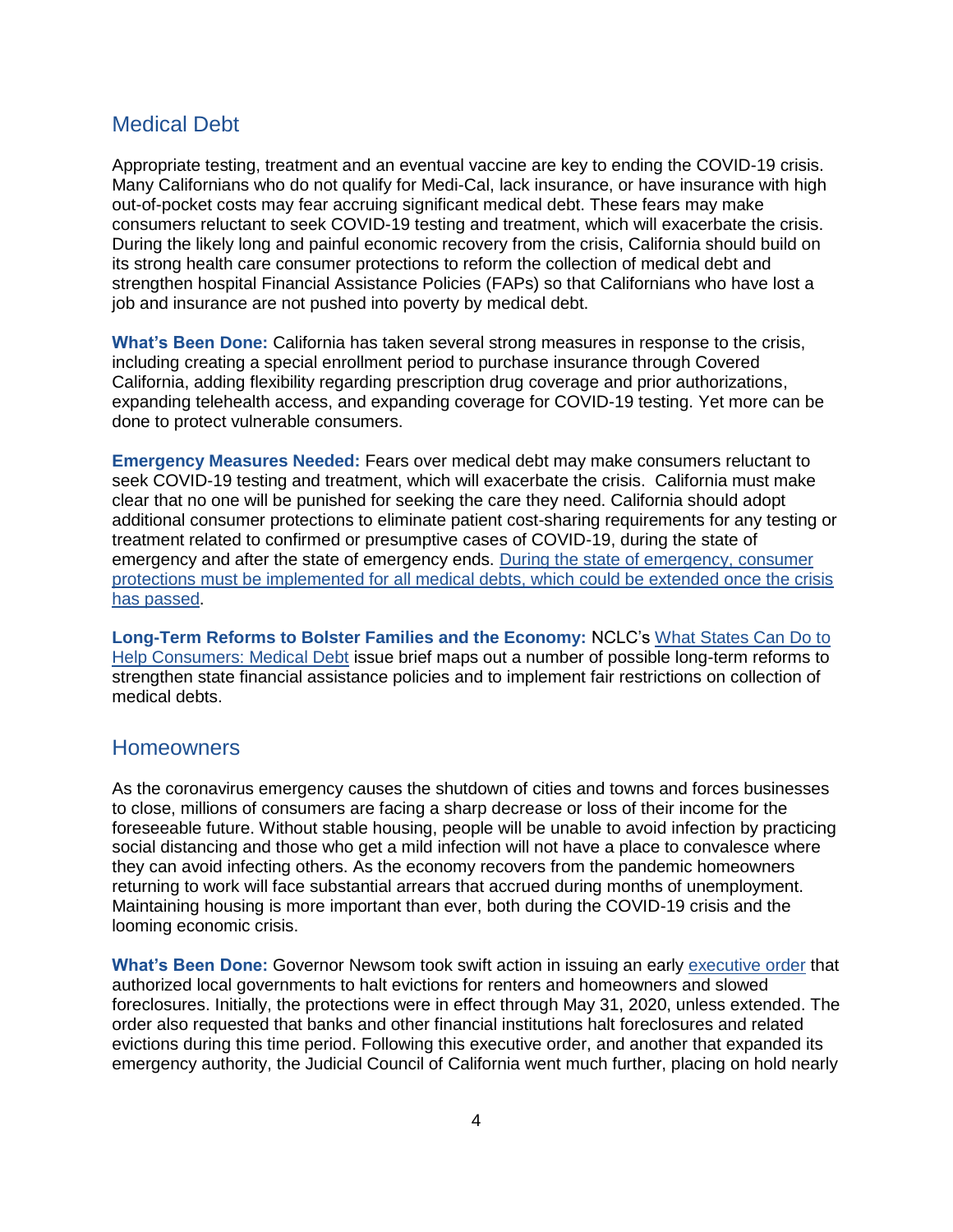all evictions in the state, effectively suspending all unlawful detainer actions until 90 days after California's COVID-19 state of emergency ends.

**Emergency Measures Needed:** These actions will do a great deal to protect Californians and allow them to stay in their residences. However, the legislature should consider actions that go beyond these initial efforts to protect Californians as the state recovers from the crisis. Specifically, the Legislature should enact a forbearance program for mortgages to help Californians weather the COVID-19 emergency in their homes. NCLC supports Chair Limon's efforts to create an effective forbearance program for mortgages that consumers and lenders can live with so that Californians do not lose their homes because of this crisis. NCLC's recently updated [Coronavirus Emergency: Mortgage Relief for Consumers -](https://www.nclc.org/images/pdf/special_projects/covid-19/IB_Covid_State_Mortgage_Relief.pdf) How States Can [Help](https://www.nclc.org/images/pdf/special_projects/covid-19/IB_Covid_State_Mortgage_Relief.pdf) issue brief lays out a variety of state legislative actions to help consumers stay in the homes they own.

**Long-Term Reforms to Bolster Families and the Economy:** Long-term reforms the legislature could implement include [requiring more judicial involvement in the foreclosure](https://www.nclc.org/images/pdf/special_projects/covid-19/IB_Covid_State_Mortgage_Relief.pdf)  [process,](https://www.nclc.org/images/pdf/special_projects/covid-19/IB_Covid_State_Mortgage_Relief.pdf) which can include effective foreclosure mediation.

### Debt Collection

Debt collection problems are always rampant and the crisis has exacerbated these problems. Wage and bank account garnishments, including garnishment of federal stimulus payments, can stop families from paying for food, utilities, rent, medicine, and other basic needs at a time when many have lost income, frustrating economic recovery. Limitations on court access and stay-athome advice can impede access to courts, to assistance with self-representation, and to legal representation.

**What's Been Done:** Governor Newsom signed an [Executive Order](https://www.gov.ca.gov/wp-content/uploads/2020/04/4.23.20-EO-N-57-20.pdf) that stops garnishment of any federal, state, or local government financial assistance granted in response to the COVID-19 pandemic. This includes economic impact payments under the CARES Act. As a result, California has one of the strongest protections in the nation to protect stimulus funds from garnishment by debt collectors or offset by banks.

**Emergency Measures Needed:** Court traffic creates a substantial risk of spreading the virus to litigants, attorneys, court personnel, and the public. Until the state of emergency is lifted, California should, among other things, [stay enforcement](https://www.nclc.org/images/pdf/special_projects/covid-19/IB_Collection_Lawsuits_032020.pdf) of all existing judgments of consumer debt for 120 days after the emergency.

**Long-Term Reforms to Bolster Families and the Economy:** While California recently improved protection of bank accounts from garnishment, the state should increase the amount o[f](https://www.nclc.org/images/pdf/debt_collection/app-a-no-fresh-start-nov2019.pdf) [wages protected from garnishment-](https://www.nclc.org/images/pdf/debt_collection/app-a-no-fresh-start-nov2019.pdf)-California received only a "C" grade in NCLC's recent *[No Fresh Start](https://www.nclc.org/issues/report-still-no-fresh-start.html)* report on wage garnishment. NCLC's [What States Can Do to Help Consumers:](https://www.nclc.org/images/pdf/debt_collection/fact-sheets/fact-sheet-debt-collection-state-reform.pdf)  [Debt Collection](https://www.nclc.org/images/pdf/debt_collection/fact-sheets/fact-sheet-debt-collection-state-reform.pdf) lays out a range of other options for making debt collection lawsuits more fair, addressing the problems posed by stale, time-barred debt, and protecting consumers' basic income and assets so families can recover. The issue brief has links to model law language on how to protect consumers.